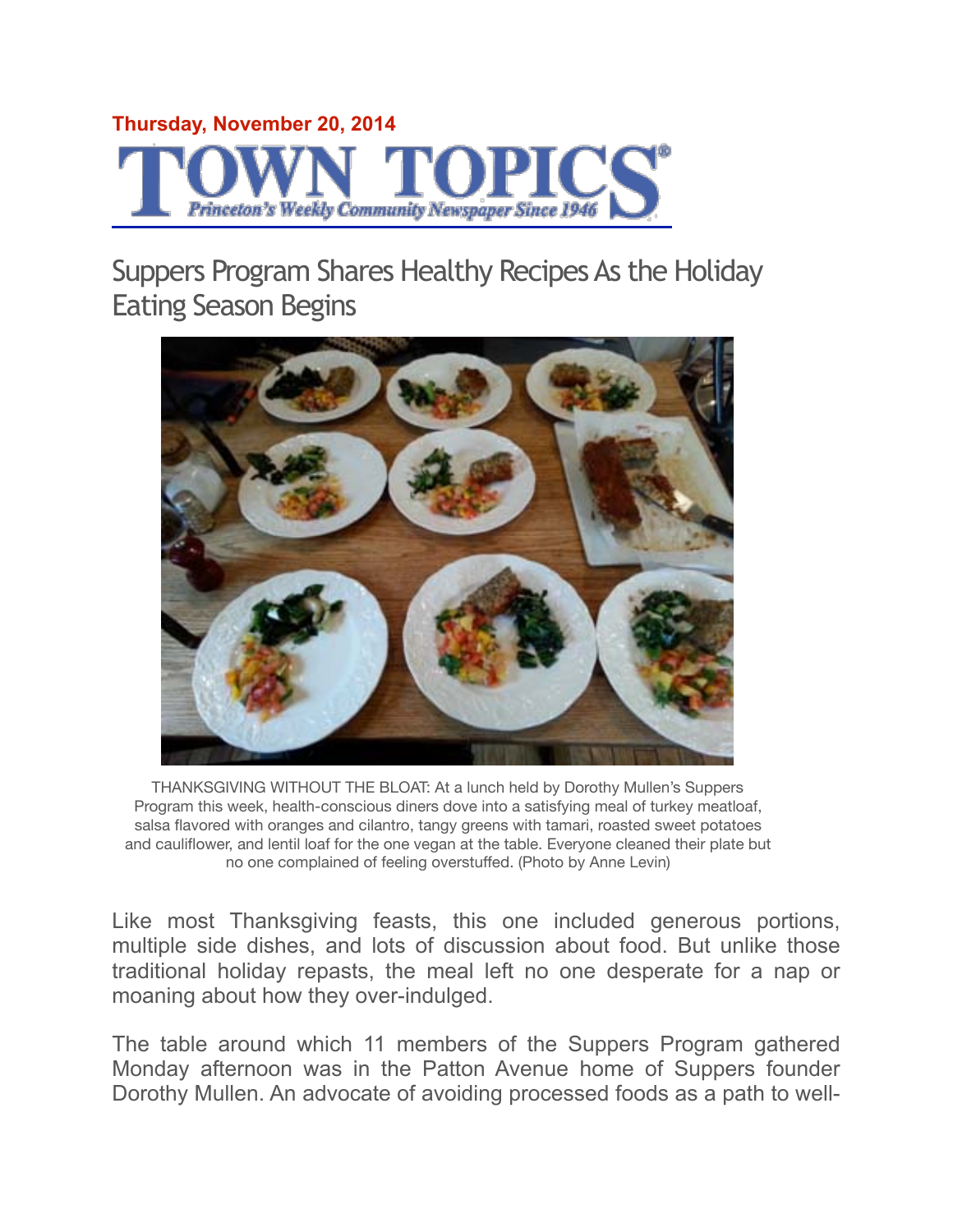being, she came up with the concept of using the communal preparation and consumption of a nutritious meal as a way to manifest healthy change. Ms. Mullen is also known locally for her work with the Princeton School Gardens Cooperative and other health-oriented community initiatives.

She is a proponent not only of eating well, but of the importance of families eating together. "It's important for children, because so many of a family's values get transmitted at the table," she said. "It's about so much more than good nutrition. The family table is a place where sibling rivalry and tensions are resolved in a safe and warm environment. If a family is not eating together, they are missing a huge opportunity to bond with one another."

On this rainy afternoon, it was all about chopping, roasting, sauteing, and, finally, eating. Before long, the windows of Ms. Mullen's homey kitchen were steamed up and some people's eyes were burning from the strong spices and condiments that were part of the cooking. As members arrived, signed in, paid the \$10 to offset the cost of the food, and washed their hands, Ms. Mullen put them to work.

She paired the two newcomers in the kitchen with experienced members. One first-timer peeled sweet potatoes while the friend who brought her, a two-year veteran, chopped them into small pieces. Soon the potatoes were ready for the roasting pan and a swish of olive oil and spices.

Julie Denny, who co-chairs the One Table Cafe at Trinity Church (temporarily operating at Nassau Presbyterian Church), got busy shaping ground turkey, vegetables, and almond flour into mini-meatloaves. "I met Dor about a year ago when she spoke at One Table Cafe, and I started coming here. Now, I look forward to it," she said. "It's fun, and there is a nice sense of community."

While this luncheon was a general meeting of Suppers participants, other gatherings focus on specific healing themes such as lowering blood sugar, living with diabetes, alcohol dependence, and weight management. "This is not a club," said Karen Baldino, a trained facilitator for Suppers, during her brief orientation for new members. "It's a program of people who gather to cook, eat, and meet to talk about diet and lifestyle change."

Members are asked to respect each others' anonymity and not judge lifestyles or choices. While new products or foods might be discussed,